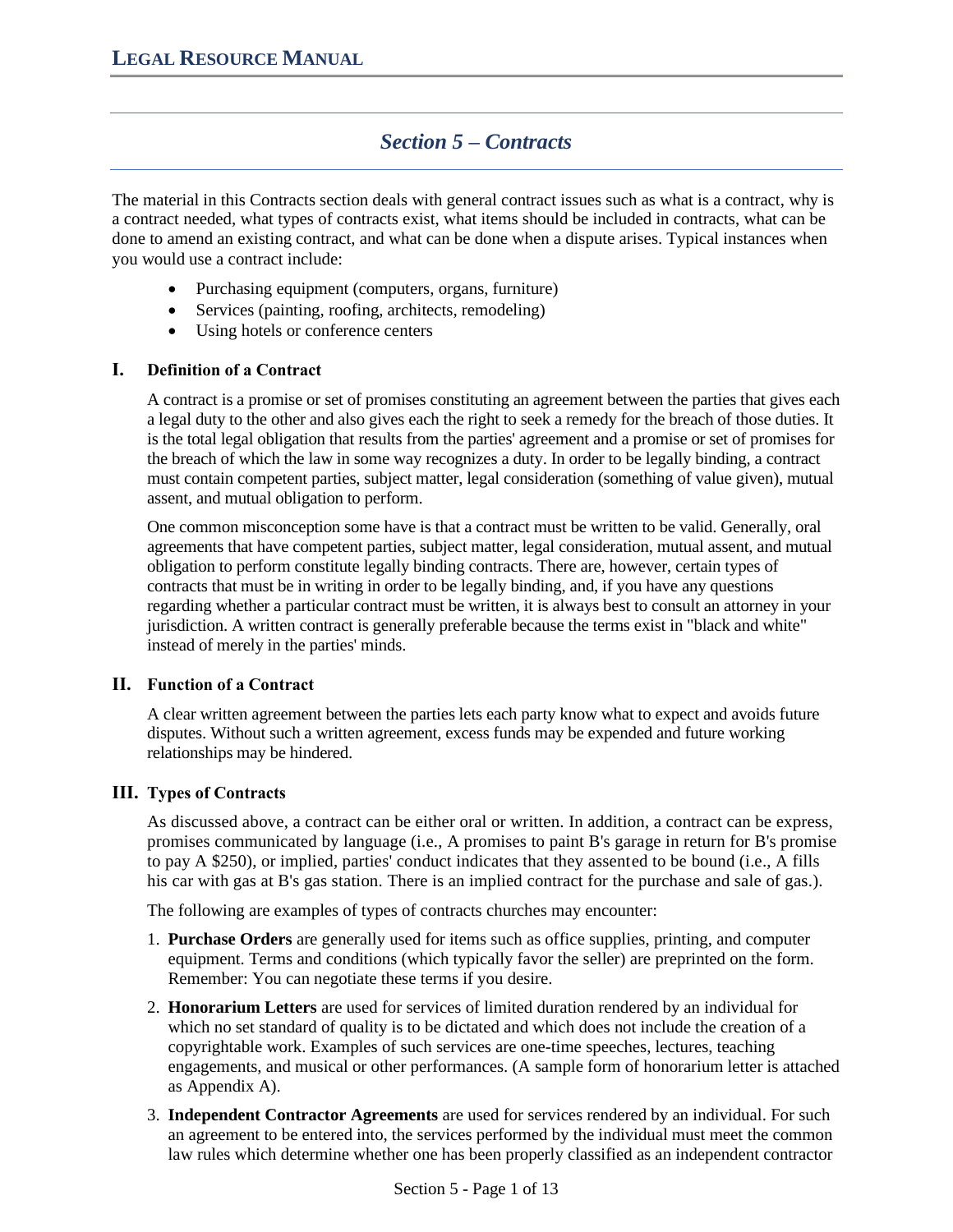as opposed to an employee. As stated by the Internal Revenue Service (IRS), "It is critical that business owners correctly determine whether the individuals providing services are employees or independent contractors. Generally, you must withhold income taxes, withhold and pay Social Security and Medicare taxes, and pay unemployment tax on wages paid to an employee. You do not generally have to withhold or pay any taxes on payments to independent contractors." Misclassification of an individual as an independent contractor can give rise to a variety of liabilities.

No legal test applies in every situation when deciding on how to classify a potential worker. The IRS, Department of Labor (DOL) and certain States all utilize similar, yet different, analytical frameworks for such analysis.

In making the determination whether one is an independent contractor or an employee for the purposes of the IRS, all information which provides evidence of the degree of control and the degree of independence should considered. Three categories of consideration will provide evidence regarding the degree of control and independence; the categories are: behavioral control, financial control, and the type of relationship of the parties. The IRS publication titled "Independent Contractor (Self-Employed) or Employee?" (https://www.irs.gov/businesses/small-businesses-selfemployed/independent-contractor-self-employed-or-employee) provides excellent guidance on the topic and the employee/independent contactor test. Similarly, the Department of Labor's fact sheet titled "Fact Sheet 13: Employment Relationship Under the Fair Labor Standards Act (FLSA)" provides detailed information on the test (https://www.dol.gov/agencies/whd/fact-sheets/13-flsaemployment-relationship). Lastly, a few states contain slightly different and occasionally more stringent employee/independent contactor classification rules (for example, California's "ABC" test) and workers' compensation rules.

Common situations where the independent contractor classification may be appropriate include:

- A specific, complex project where specialized knowledge or experience is necessary.
- A project of specific or short duration.
- Exigent circumstances such as meeting needs when an employee is on a prolonged leave of absence.

Some examples of services provided pursuant to such independent contractor agreements are: video production, manuscript acquisition and production or consulting services.

It is highly advisable to not treat the independent contractors as a regular employee and to utilize an independent contractor agreement that clearly establishes the workers as independent contractors. (*See* Sample Independent Contractor Contract Form attached at Appendix B).

- 4. **Specialized Contracts** are used for services rendered by individuals or companies. Specialized contracts may be drafted when no other form of agreement (i.e., purchase order, independent contractor agreement) fits the situation at hand. The types of services that may be provided under such an agreement are similar to the types of services that may be provided pursuant to an independent contractor agreement. (*See* Sample Company Contract Form attached as Appendix C).
- 5. **Hotel and Conference Contracts** are used for providing accommodations for meetings and conferences. These agreements are types of specialized agreements. Generally, the hotel or conference center will have a form contract that it will provide. However, you should review this form and negotiate any revisions you deem necessary for your event as well as the financial wellbeing of your council. For example, look for oppressive, one-sided cancellation, indemnity, and attrition clauses as well as clauses regarding overflow of rooms at off-site locations, clauses concerning the hotel or conference center's responsibilities pursuant to the Americans with Disabilities Act, and clauses requiring large advance deposits. Also be aware you may need separate transportation, catering, audiovisual, or parking contracts. Finally, given the current political and security situation review the contract's "Acts of God" clause, paying special attention to whether it may be canceled due to terrorist acts or government imposed state of emergencies.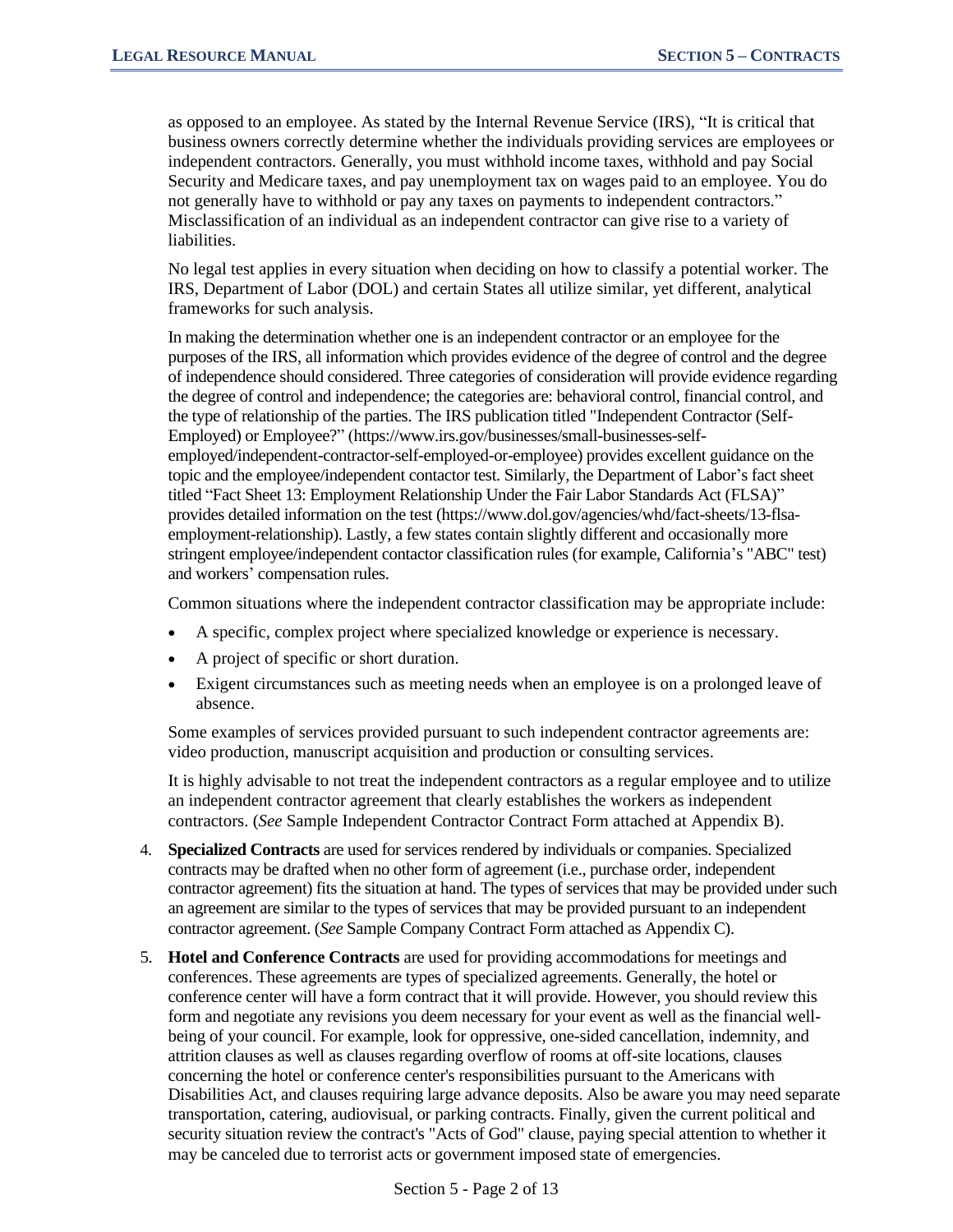## **IV. Terms to Include in Contracts**

Certain items should generally be included in contracts. Examples of these items are:

- 1. the legal names of the parties and their addresses,
- 2. start and end dates,
- 3. whether the contract is renewable,
- 4. a clear statement of the services or product to be provided,
- 5. a clear indication of the cost of the service or product including any installment payment schedules,
- 6. a clear statement of the ownership of any copyrightable material,
- 7. a clear statement regarding whether any expenses shall be reimbursed and, if so, to what level,
- 8. the parties' taxpayer identification numbers (for a corporation this is its employer identification number),
- 9. a clear statement regarding termination,
- 10. a clear statement regarding warranties provided; and
- 11. a clear statement of how any potential disputes will be resolved (i.e., arbitration, mediation).

## **V. Amending an Existing Contract**

If you have an existing contract and need to change some of its terms, an addendum to the existing contract is needed. It should clearly identify the original agreement it is amending (usually by title and date), identify the specific terms being amended, set forth the amendments in detail, specify that all items not amended remain in full force and effect, and be signed and dated by the parties. *(See S*ample Independent Contractor Contract Addendum attached as Appendix D and Request For Services of a Company Addendum attached as Appendix E).

### **VI. Dispute Issues**

Sometimes, despite your best efforts, contract relationships go sour, and there is a dispute. It is at this point that a well-drafted, detailed contract can be your ally because you can look to it to see what each party's obligations are as well as what is to happen in the event of a dispute (i.e., Can you terminate? Can you require the other party to provide the partially completed product? Do you have an obligation to arbitrate the dispute? If you decide to resort to litigation, must it take place in a particular jurisdiction?). Generally, litigation should be a last resort option because it is costly both in terms of financial resources and human resources.

## **VII.Important Tax Information**

Beginning with tax year 2020, the IRS requires that the payer (here, the church or mid council) issue a Form 1099-NEC to any nonemployee worker paid \$600 or more during the year. This would typically arise under an independent contractor agreement or an honorarium. The payer must provide a copy of the Form 1099-NEC to the independent contractor by January 31 of the year following payment. The payer must also send a copy of this form to the IRS by January 31. Form 1099 and the related instructions can be found on the IRS website (https://www.irs.gov/forms-pubs/about-form-1099-nec). Note: The 1099-NEC is not used for payments to corporations or to employees. The individual receiving the money should fill out a Form W-9 (U.S. citizen or resident alien) or a Form W-8 BEN (foreign person subject to withholding) and submit it to you so you have the correct information on file to issue the required 1099-NEC. Richard Hammar's *Church & Clergy Tax Guide* has additional information on this topic. IRS forms and instructions are available by telephone at 800-919-9835 and on the IRS's Forms, Instructions and Publications page [\(https://www.irs.gov/forms-instructions\)](https://www.irs.gov/forms-instructions).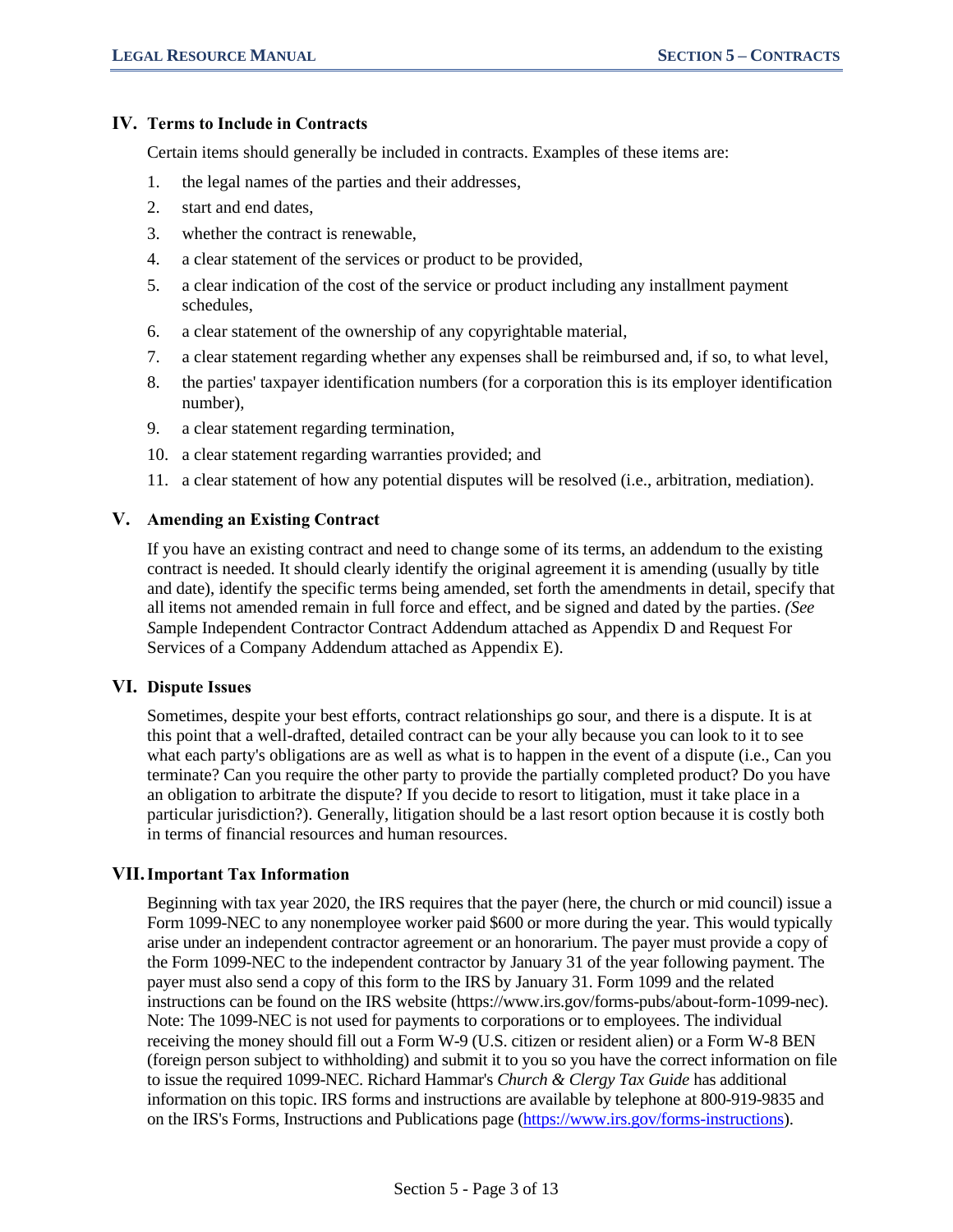# *Sample form of Honorarium Letter (on letterhead of Church or Mid Council)*

**(Current Date)**

**(Address of Recipient)**

\_\_\_\_\_\_\_\_\_\_\_\_\_\_\_\_\_\_\_\_\_\_\_\_\_ \_\_\_\_\_\_\_\_\_\_\_\_\_\_\_\_\_\_\_\_\_\_\_\_\_

**RE: Honorarium**

Dear :

In order that we may provide you with an honorarium in the amount of \_\_\_\_\_\_\_\_\_\_\_\_\_\_ Dollars (\$\_\_\_\_\_\_\_), **(total amount to be paid for services rendered by Recipient)** for your participation as \_\_\_\_\_\_\_\_\_\_\_\_\_\_\_\_\_\_\_\_\_\_\_\_\_\_\_ **(description of services provided, i.e., speaker, teacher)** in the The Presbyterian Church **(name of church)** (hereinafter "Church Corporation") "(name of event Recipient will participate in) on  $\blacksquare$ 

\_\_\_\_\_, 21 **(dates Recipient will perform the services)** please complete the certification appearing below. For your convenience attached is a pre-paid envelope for your handling **(optional)**.

**(If applicable)** Also as agreed, the Church Corporation will reimburse your expenses related to this event up to \_\_\_\_\_\_\_\_\_ Dollars (\$\_\_\_\_\_\_\_\_) **(total amount to be paid for expenses related to the services being performed)**. All reimbursable expenses must be documented with receipts for amounts in excess of Ten Dollars (\$10).

I thank you in advance for your attention to this matter. Should you have any questions please call \_\_\_\_\_\_\_\_\_\_\_\_ \_\_\_\_\_\_\_\_\_\_\_\_ at \_\_\_\_\_\_\_\_\_\_\_\_\_\_ **(name and telephone number of person in Office that can assist Recipient)**.

Sincerely,

\_\_\_\_\_\_\_\_\_\_\_\_\_\_\_\_\_\_\_\_\_\_\_\_\_\_\_\_\_\_\_\_\_\_\_\_\_\_\_\_\_\_ Signature and Title of Church Corporation Officer

\_\_\_\_\_\_\_\_\_\_\_\_\_\_\_\_\_\_\_\_\_\_\_\_\_\_\_\_\_\_\_\_\_\_\_\_\_\_\_\_\_\_

\_\_\_\_\_\_\_\_\_\_\_\_\_\_\_\_\_\_\_\_\_\_\_\_\_\_\_\_\_\_\_\_\_\_\_\_\_\_\_\_\_\_

**Attachment** 

By my signature I, \_\_\_\_\_\_\_\_\_\_\_\_\_\_\_\_\_\_\_\_\_\_\_\_\_\_\_ **(name of Recipient)**, hereby certify that this Honorarium is fully understood by me and is entirely satisfactory and that I am not on the payroll of the Church Corporation.

Signature

Date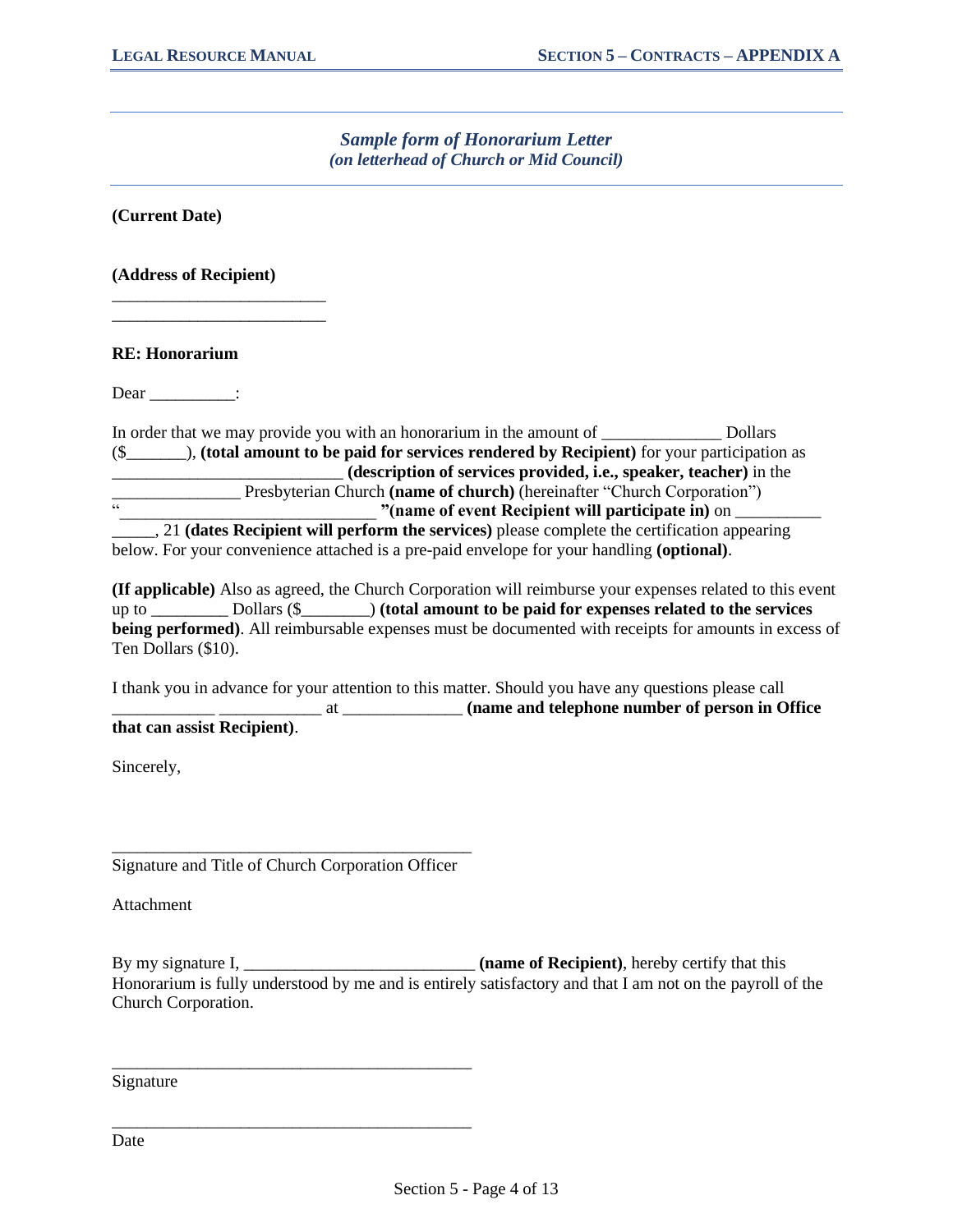# *Sample of Contract for an Independent Contractor*

\_\_\_\_\_\_\_\_\_\_\_\_\_\_\_\_\_\_\_\_\_\_\_\_\_\_\_\_\_\_\_\_\_\_\_\_\_\_\_\_\_\_\_\_\_\_\_\_\_\_\_\_\_\_\_\_\_\_\_\_\_\_\_\_

\_\_\_\_\_\_\_\_\_\_\_\_\_\_\_\_\_\_\_\_\_\_\_\_\_\_\_\_\_\_\_\_\_\_\_\_\_\_\_\_\_\_\_\_\_\_\_\_\_\_\_\_\_\_\_\_\_\_\_\_\_\_\_\_

(Name of Church Corporation)

(Address)

**This form is to be used for services to be performed by an** *individual***. It is not to be used to contract services by a** *corporation or other business association***. No work shall be performed until this contract is fully** *completed* **and approved by all parties. Any work performed prior to such date is at contractor's sole risk that payment will not be approved.**

|    | 2. Address & Phone No: $\qquad \qquad$                                                                                                                                                                                                                                                                                  |
|----|-------------------------------------------------------------------------------------------------------------------------------------------------------------------------------------------------------------------------------------------------------------------------------------------------------------------------|
| 3. |                                                                                                                                                                                                                                                                                                                         |
| 4. |                                                                                                                                                                                                                                                                                                                         |
|    | 5. Is the Contractor in any way related to any employee of Church Corporation (i.e., related by blood or<br>marriage, business associate, partner, or employment relationship)? _________ If so, to whom and                                                                                                            |
| 6. | Church Corporation hereby contracts with Contractor, and Contractor agrees to perform the following<br>services in accordance with the terms and conditions outlined in this Contract. If appropriate, attach a<br>copy of any additional terms. This copy must be dated and initialed by both parties hereto and shall |
|    | 7. Will Church Corporation set Contractor's working hours; determine work site; or control the day-to-                                                                                                                                                                                                                  |
|    |                                                                                                                                                                                                                                                                                                                         |
| 9. |                                                                                                                                                                                                                                                                                                                         |

10. Will Church Corporation provide Contractor's working space, materials, or equipment? \_\_\_\_\_\_\_\_\_\_ If yes, specify which:  $\Box$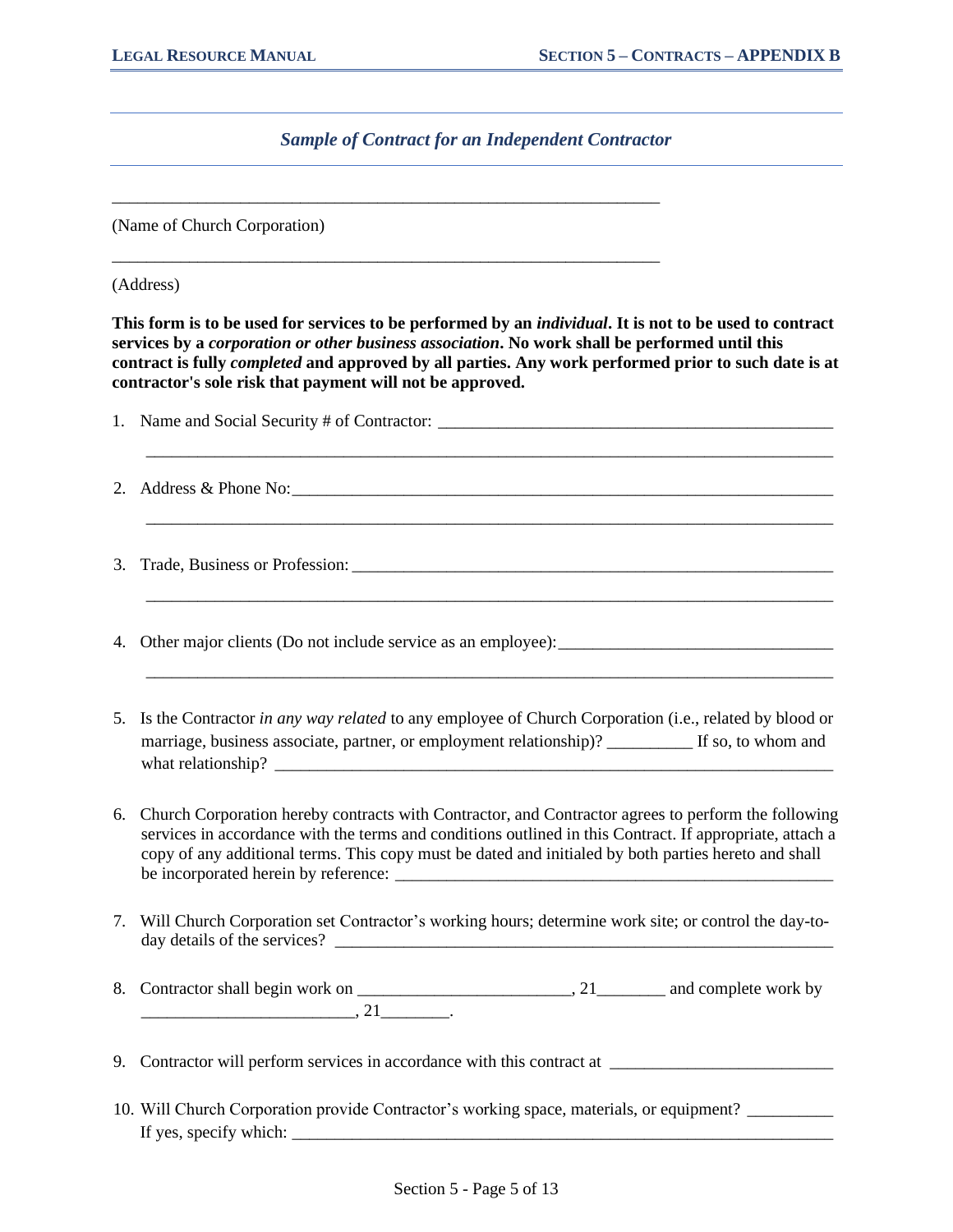- 11. Are expenses to be reimbursed by Church Corporation? \_\_\_\_\_\_\_\_\_ If yes, list type and maximum dollar amount for each expense:\_\_\_\_\_\_\_\_\_\_\_\_\_\_\_\_\_\_\_\_\_\_\_\_\_\_\_\_\_\_\_\_\_\_\_\_\_\_\_\_\_\_\_\_\_\_\_\_\_\_\_\_\_\_\_
- 12. Church Corporation shall pay Contractor a firm and fixed fee of \$ for the satisfactory completion of all work. The total fee paid shall not exceed this amount and excludes any expenses. The fee shall be paid (check one only):

 $\frac{1}{2}$  (A) In a lump-sum payment on  $\frac{1}{2}$  or

\_\_\_\_\_\_\_\_\_\_\_\_\_\_\_\_\_\_\_\_\_\_\_\_\_\_\_\_\_\_\_\_\_\_\_\_\_\_\_\_\_\_\_\_\_\_\_\_\_\_\_\_\_\_\_\_\_\_\_\_\_\_\_\_\_\_\_\_\_\_\_\_\_\_\_\_\_\_\_\_\_\_\_

\_\_\_\_\_\_\_\_\_\_\_\_\_\_\_\_\_\_\_\_\_\_\_\_\_\_\_\_\_\_\_\_\_\_\_\_\_\_\_\_\_\_\_\_\_\_\_\_\_\_\_\_\_\_\_\_\_\_\_\_\_\_\_\_\_\_\_\_\_\_\_\_\_\_\_\_\_\_\_\_\_\_\_

\_\_\_\_\_\_\_\_\_\_\_\_\_\_\_\_\_\_\_\_\_\_\_\_\_\_\_\_\_\_\_\_\_\_\_\_\_\_\_\_\_\_\_\_\_\_\_\_\_\_\_\_\_\_\_\_\_\_\_\_\_\_\_\_\_\_\_\_\_\_\_\_\_\_\_\_\_\_\_\_\_\_\_

\_\_\_\_\_\_\_ (B) In installment payments on the following schedule: \_\_\_\_\_\_\_\_\_\_\_\_\_\_\_\_\_\_\_\_\_\_\_\_\_

Signatures:

Contractor (Also Sign Page 2) Date

Church Corporate Officer Date

Title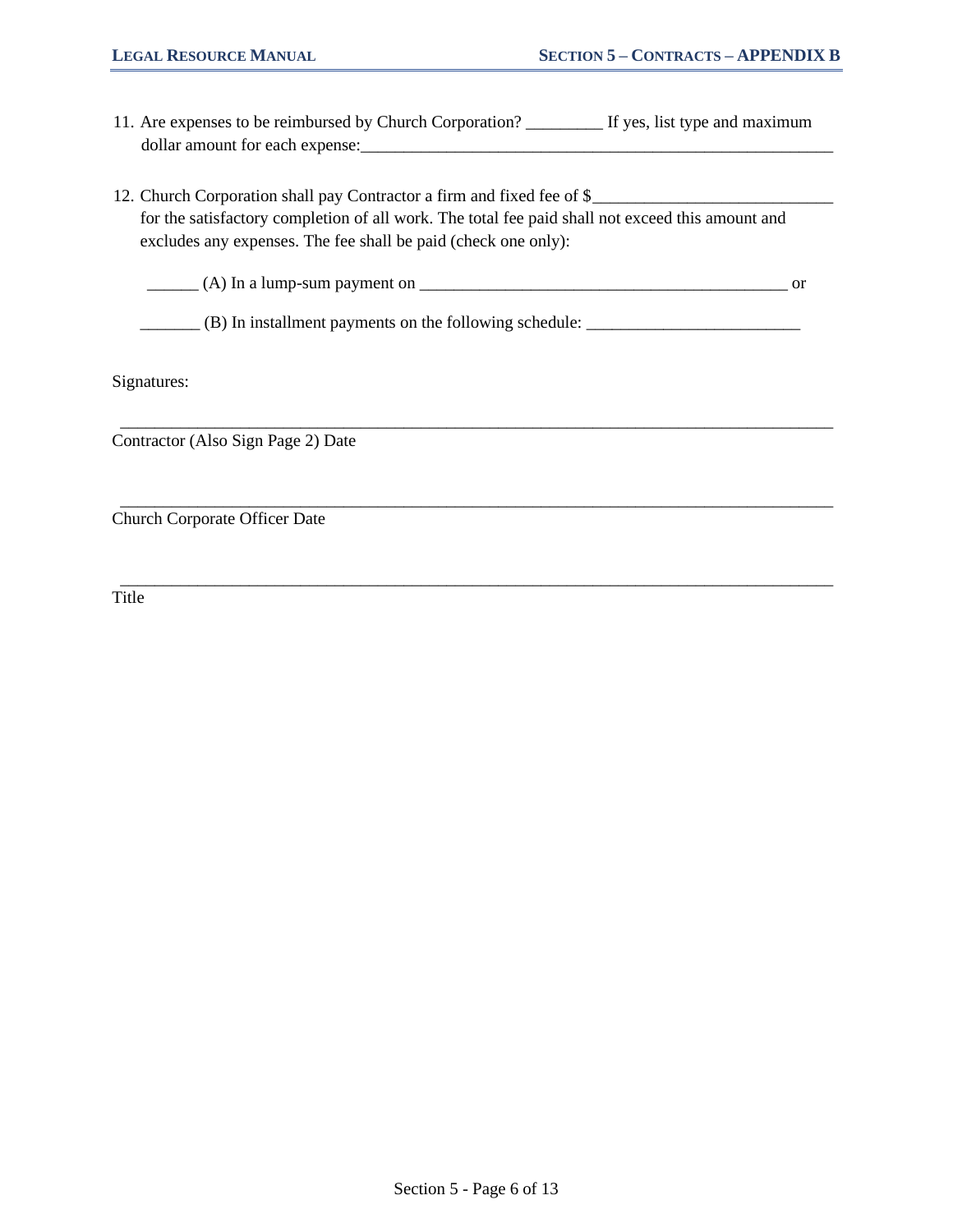# *Sample of Contract for an Independent Contractor Terms and Conditions*

Contractor and Church Corporation agree that Contractor shall perform the services described on PAGE 1 according to the following terms and conditions:

- A. *Termination*. This Contract may be terminated by either party upon ten (10) days' written notice. Upon termination, a written report of work completed and the status of the project, including all materials completed or in progress, research findings or other products previously produced by the Contractor, shall become the property of Church Corporation and shall immediately be delivered by Contractor to Church Corporation. In the event of cancellation of this Contract, any amounts previously advanced to Contractor for which satisfactory work has not been completed shall be refunded to Church Corporation, and Contractor shall release to Church Corporation all copies and all rights to all of the written materials produced under this Contract. Immediately upon any cancellation notice, Contractor shall not perform any further work, and Church Corporation shall not make any further payment.
- B. *Time Devoted by Contractor*. It is understood and agreed that Contractor will spend a sufficient number of hours in fulfilling the duties and obligations under this Contract. The particular amount of time may vary from day-to-day and week-to-week.
- C. *Payment*. The fee for the work is stipulated on PAGE 1 and is payable according to the terms specified therein.
- D. *Independent Contractor*. Both Church Corporation and Contractor understand and agree that Contractor is at all times and shall remain an independent contractor in the performance of the duties under this Contract and shall not be considered an agent, employee, partner of, or joint venturer or joint employer with Church Corporation. Contractor hereby acknowledges that she/he is an independent contractor and has no authority to represent, obligate, or bind Church Corporation in any manner or to any extent. Contractor is to do work according to Contractor's best judgment and methods, without being subject to the control of Church Corporation except as to the quality of the final product. Because Church Corporation will not control the manner of performing services, it will not be liable for the negligence of Contractor or Contractor's employees or agents, and Contractor will indemnify Church Corporation for any claims resulting therefrom, including attorney's fees. Contractor will determine the time and place for doing the work consistent with the responsibilities described. Except as otherwise provided on PAGE 1, Contractor will provide the required working space, equipment, materials, and assistance at Contractor's own expense. Under this Contract, there will be no deductions for withholding income or Social Security taxes, and Contractor shall file all applicable tax returns and pay all taxes due thereon. Church Corporation will not obtain Worker's Compensation Insurance or State Unemployment Insurance for Contractor or Contractor's employees. Contractor will not be eligible for, or entitled to, any benefits normally provided for employees of Church Corporation.
- E. *Confidential Information*. Contractor agrees that any information received by Contractor during any activities under this Contract, which concerns the personal, financial, or other affairs of Church Corporation, will be treated by Contractor in full confidence and will not be revealed to any other persons, firms, or organizations.
- F. *Indemnity*. Contractor hereby agrees that all work and services performed and all personnel provided and/or hired under this Contract (with exception of employees of Church Corporation) shall be covered by Contractor's worker's compensation insurance and general liability insurance, and that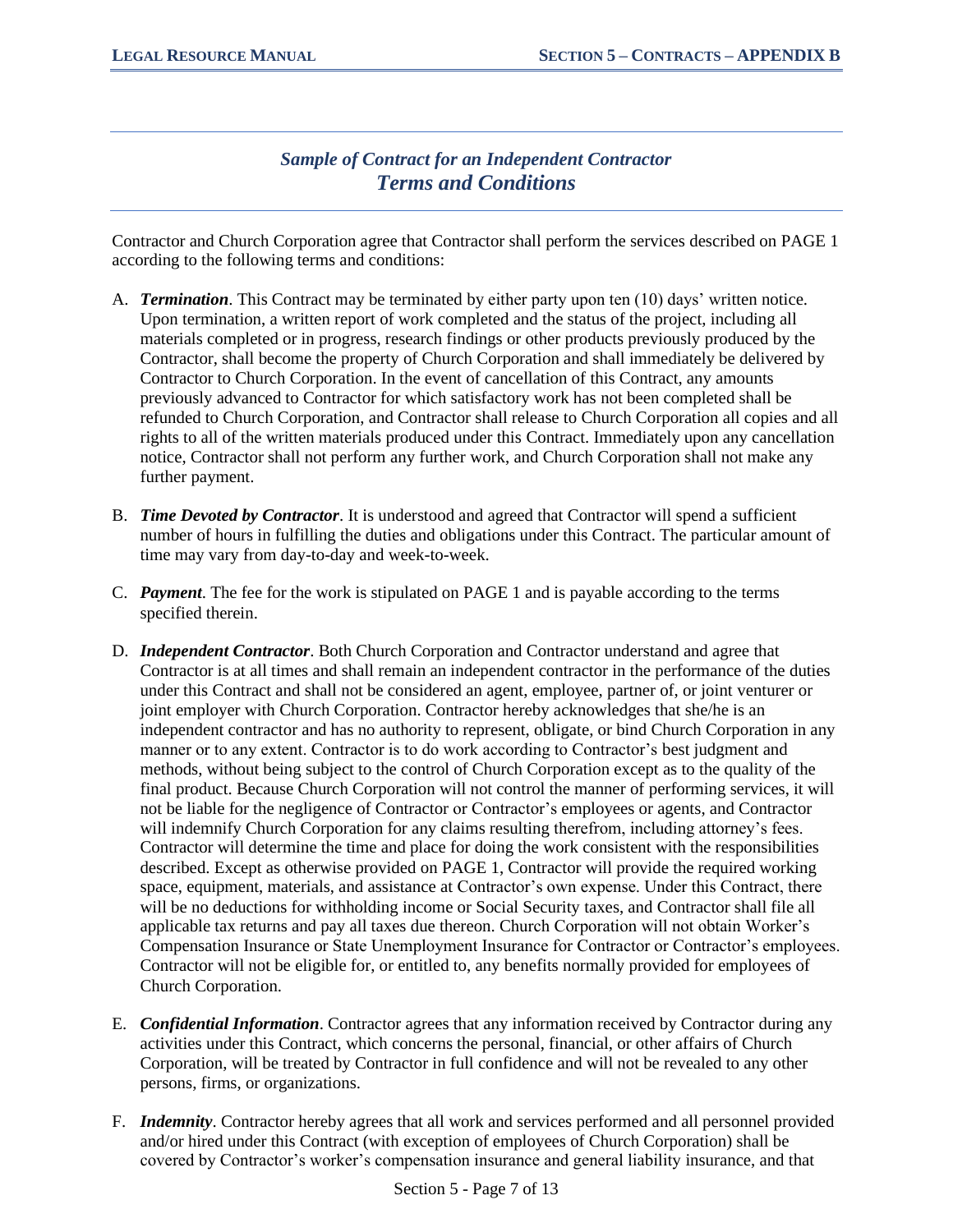Contractor shall be solely responsible for and shall indemnify, hold harmless, and defend Church Corporation with respect to any and all actions, suits, causes of action, or damages based upon or arising out of any work performed hereunder by Contractor or any person hired by Contractor.

- G. *Approvals and Changes*. Church Corporation shall have the right of review, and approval, or disapproval at all stages of the services to be delivered under this Contract.
- H. *Title/Ownership*. Contractor understands and agrees that title to all items prepared and produced by Contractor for Church Corporation under this Contract shall be solely the property of Church Corporation, and Contractor shall have no right or interest therein. Further, all materials of whatever kind are works made for hire under federal law; all rights for publication will be held by Church Corporation; and the copyright will be owned by Church Corporation. Without limiting the generality of the foregoing, Church Corporation shall own all rights in and to all items prepared and any programs, products, and files that result or are derived therefrom. As applicable, Contractor understands and authorizes his or her voice and/or image to be projected on the audio/video recordings produced for Church Corporation under this Contract.
- I. *Entire Agreement*. This Contract represents the entire understanding and agreement between the parties with respect to the subject matter hereof and supersedes all previous negotiations, representations, and writings between the parties relating hereto. No modification, alteration, waiver, or change in any of the terms of this Contract shall be valid or binding upon the parties hereto unless expressed in writing signed by both parties. This Contract shall be deemed to be fully understood, satisfactory, and in effect when signed by all parties indicated below but shall not be binding on Church Corporation until approved by its appropriate officials.
- J. *Governing Law and Venue*. It is understood and agreed by the parties that this Contract shall be construed in accordance with the laws of \_\_\_\_\_\_\_\_\_\_\_ (state where Church Corporation is located) and that any litigation in connection with this Agreement shall be determined by a court proceeding in (city and state where Church Corporation is located).

\_\_\_\_\_\_\_\_\_\_\_\_\_\_\_\_\_\_\_\_\_\_\_\_\_\_\_\_\_\_\_\_\_\_\_\_\_\_\_\_\_\_\_\_\_\_\_\_\_\_\_\_\_\_\_\_\_\_\_\_\_\_\_\_\_\_\_\_\_\_\_\_\_\_\_\_\_\_

\_\_\_\_\_\_\_\_\_\_\_\_\_\_\_\_\_\_\_\_\_\_\_\_\_\_\_\_\_\_\_\_\_\_\_\_\_\_\_\_\_\_\_\_\_\_\_\_\_\_\_\_\_\_\_\_\_\_\_\_\_\_\_\_\_\_\_\_\_\_\_\_\_\_\_\_\_\_

\_\_\_\_\_\_\_\_\_\_\_\_\_\_\_\_\_\_\_\_\_\_\_\_\_\_\_\_\_\_\_\_\_\_\_\_\_\_\_\_\_\_\_\_\_\_\_\_\_\_\_\_\_\_\_\_\_\_\_\_\_\_\_\_\_\_\_\_\_\_\_\_\_\_\_\_\_\_

**These Terms Have Been Read and Agreed to By:**

Contractor Date

Church Corporate Officer Date

Title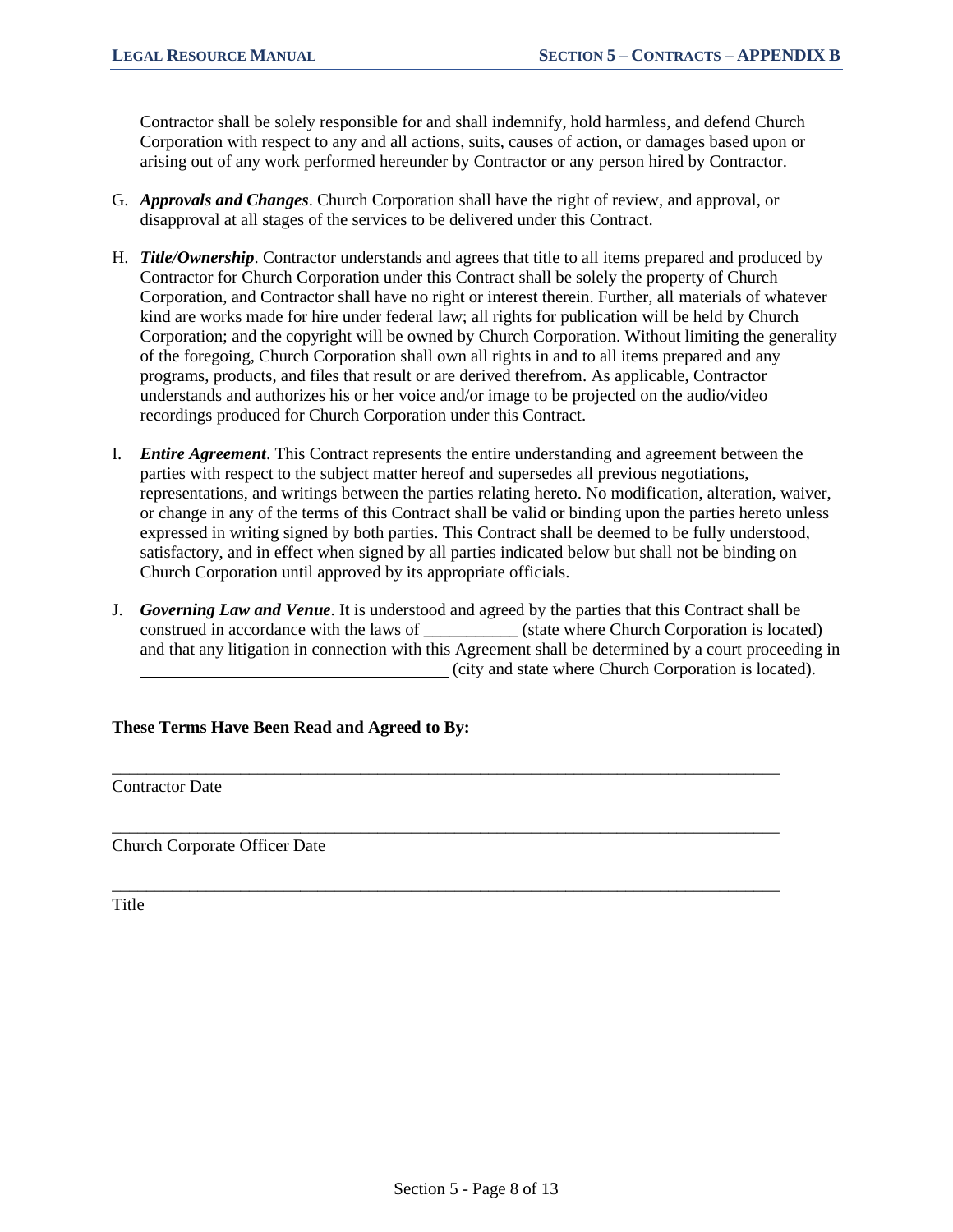# *Sample of Contract for an Independent Contractor Request for Services of a Company*

\_\_\_\_\_\_\_\_\_\_\_\_\_\_\_\_\_\_\_\_\_\_\_\_\_\_\_\_\_\_\_\_\_\_\_\_\_\_\_\_\_\_\_\_\_\_\_\_\_\_\_\_\_\_\_\_\_\_\_\_\_\_\_\_

\_\_\_\_\_\_\_\_\_\_\_\_\_\_\_\_\_\_\_\_\_\_\_\_\_\_\_\_\_\_\_\_\_\_\_\_\_\_\_\_\_\_\_\_\_\_\_\_\_\_\_\_\_\_\_\_\_\_\_\_\_\_\_\_

(Name of Church Corporation)

### (Address)

*This form is to be used for services to be performed by a company. It is not to be used to contract services by an individual. No work shall be performed until this contract is fully completed and signed by all parties. Any work performed prior to such date is at company's sole risk that payment will not be approved.*

|    | ("Company")                                                                                                                                                                                                                                                                                                     |
|----|-----------------------------------------------------------------------------------------------------------------------------------------------------------------------------------------------------------------------------------------------------------------------------------------------------------------|
|    |                                                                                                                                                                                                                                                                                                                 |
| 3. |                                                                                                                                                                                                                                                                                                                 |
| 4. |                                                                                                                                                                                                                                                                                                                 |
| 5. |                                                                                                                                                                                                                                                                                                                 |
| 6. | Church Corporation hereby contracts with Company, and Company agrees to perform the following<br>services in accordance with the terms and conditions outlined in this Contract. If appropriate, attach a<br>copy of any additional terms which must be dated and initialed by both parties hereto and shall be |
| 7. |                                                                                                                                                                                                                                                                                                                 |
| 8. |                                                                                                                                                                                                                                                                                                                 |
| 9. | Will Church Corporation provide Company's working space, materials or equipment? ___________________If                                                                                                                                                                                                          |
|    | 10. Are expenses to be reimbursed by Church Corporation? ________ If yes, list type, maximum dollar                                                                                                                                                                                                             |
|    | 11. Church Corporation shall pay Company a firm and fixed fee of \$_______________ for all work<br>satisfactorily completed. The total fee paid shall not exceed this amount and excludes any expenses.<br>The fee shall be paid (check one only):                                                              |
|    | $($ A) In a lump-sum payment on $\frac{1}{\sqrt{2\pi}}$                                                                                                                                                                                                                                                         |
|    | (B) In installment payments on the following schedule:                                                                                                                                                                                                                                                          |
|    | <b>SIGNATURES</b> (also print name):                                                                                                                                                                                                                                                                            |

**\_\_\_\_\_\_\_\_\_\_\_\_\_\_\_\_\_\_\_\_\_\_\_\_\_\_\_\_\_\_\_\_\_\_\_\_\_\_\_\_\_\_\_\_\_\_\_\_\_\_\_\_\_\_\_\_\_\_\_\_\_\_\_\_\_\_\_\_\_\_\_\_\_\_\_\_\_\_\_\_\_\_\_\_\_\_\_\_\_\_\_\_**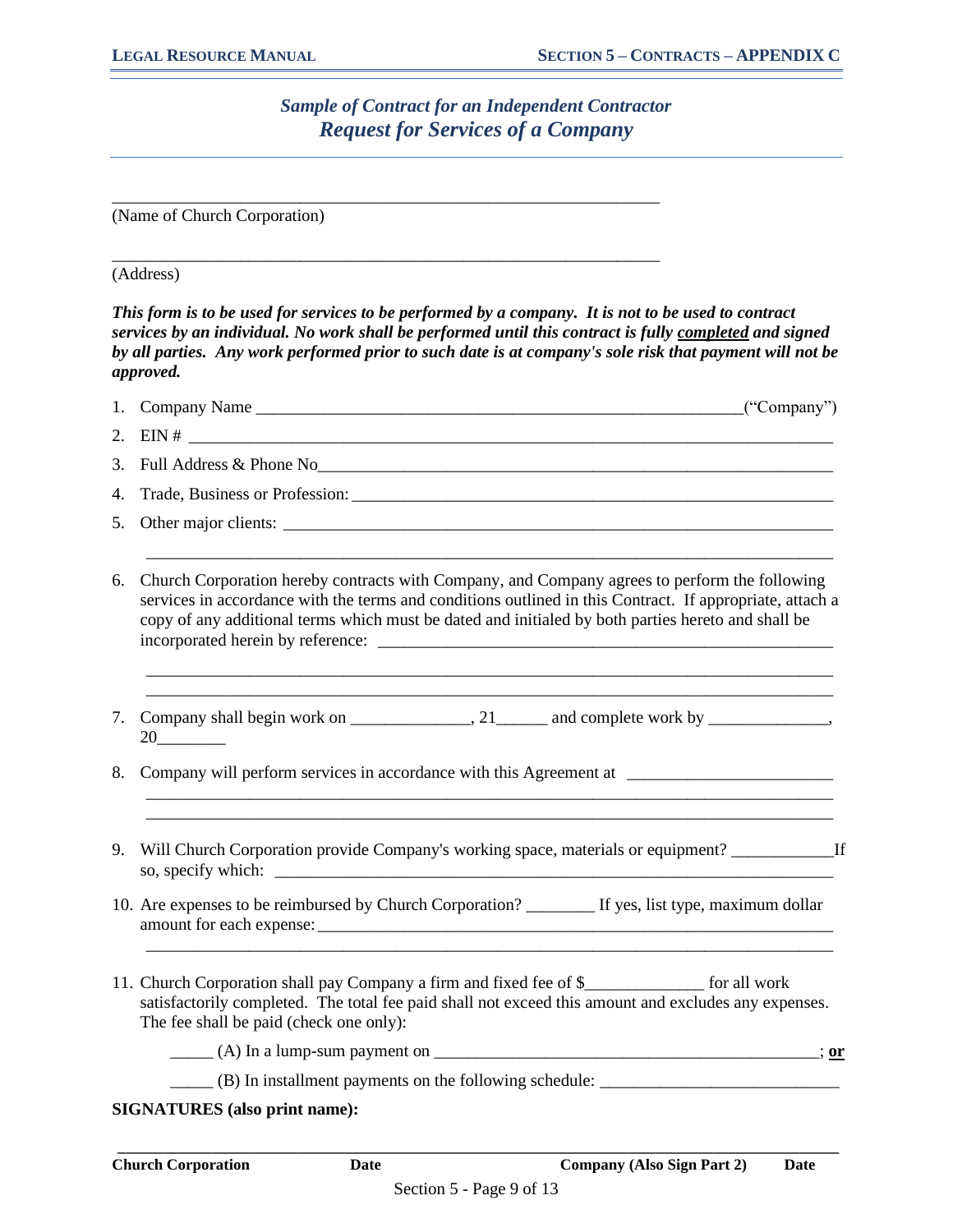### **TERMS AND CONDITIONS - Part 2 of 2**

Company and Church Corporation agree that Company shall perform the services described in PART 1 according to the following terms and conditions:

- A. **Termination.** This Contract may be terminated by either party upon ten (10) days' written notice. Upon termination, a written report of work completed and the current status of the project, including all materials completed or in progress, research findings or other products previously produced by the Company, shall become the property of Church Corporation and shall immediately be delivered by Company. In the event of termination of this Contract, any amounts previously advanced to Company for which satisfactory work has not been completed shall be refunded to Church Corporation, and Company in turn shall release to Church Corporation all copies and all rights to all of the written materials produced under this Contract. Immediately upon any termination, Company shall not perform any further work, and Church Corporation shall not make any further payment.
- B. **Time Devoted by Company.** It is understood and agreed that Company will spend a sufficient number of hours in fulfilling the duties and obligations under this Contract. The particular amount of time may vary from day-to-day and week-to-week.
- C. **Payment.** The fee for the work is stipulated in PART 1 and is payable according to the terms specified therein. The fee is fixed and firm.
- D. **Independent Contractor.** Both Church Corporation and Company understand and agree that Company is, at all times and shall remain, an independent contractor in the performance of the duties under this Contract and shall not be considered an agent, employee, partner of, or joint venturer or joint employer with Church Corporation. Company hereby acknowledges that it is an independent contractor and has no authority to represent, obligate, or bind Church Corporation in any manner or to any extent. Company is to do work according to Company's best judgment and methods without being subject to the control of Church Corporation, except as to the quality of the final product. Because Church Corporation will not control the manner of performing services, it will not be liable for the negligence of Company or Company's employees or agents, and Company will indemnify Church Corporation for any claims resulting therefrom, including attorneys' fees. Company will determine the time and place for doing the work consistent with the responsibilities described. Except as otherwise provided in PART 1, Company will provide the required working space, equipment, materials, and assistance at Company's own expense. Under this Contract, there will be no deductions or withholding of income or Social Security taxes, and Company shall file all applicable tax returns and pay all taxes due thereon. Church Corporation will not obtain Worker's Compensation Insurance or State Unemployment Insurance for Company or Company's employees. Company will not be eligible for, or entitled to, any benefits normally provided for employees of Church Corporation.
- E. **Confidential Information.** Company agrees that any information received by Company during any activities under this Contract, which concerns the personal, financial, or other affairs of Church Corporation, will be treated by Company in full confidence and will not be revealed to any other persons, firms, or organizations.
- F. **Indemnity.** Company hereby agrees that all work and services performed and all personnel provided and/or hired under this Contract (with exception of employees of Church Corporation) shall be covered by Company's worker's compensation insurance and general liability insurance and that Company shall be solely responsible for and shall indemnify, hold harmless, and defend Church Corporation with respect to any and all actions, suits, causes of action, or damages based upon or arising out of any work performed hereunder by Company or any person hired by Company.
- G. **Approvals and Changes.** Church Corporation shall have the right of review and approval or disapproval at all stages of the services to be delivered under this Contract.
- H. **Title/Ownership.** Company understands and agrees that title to all items prepared and produced by Company for Church Corporation under this Contract shall be solely the property of Church Corporation, and Company shall have no right or interest therein. Further, all materials of whatever kind are works made for hire under federal law; all rights for publication will be held by Church Corporation; and the copyright will be owned by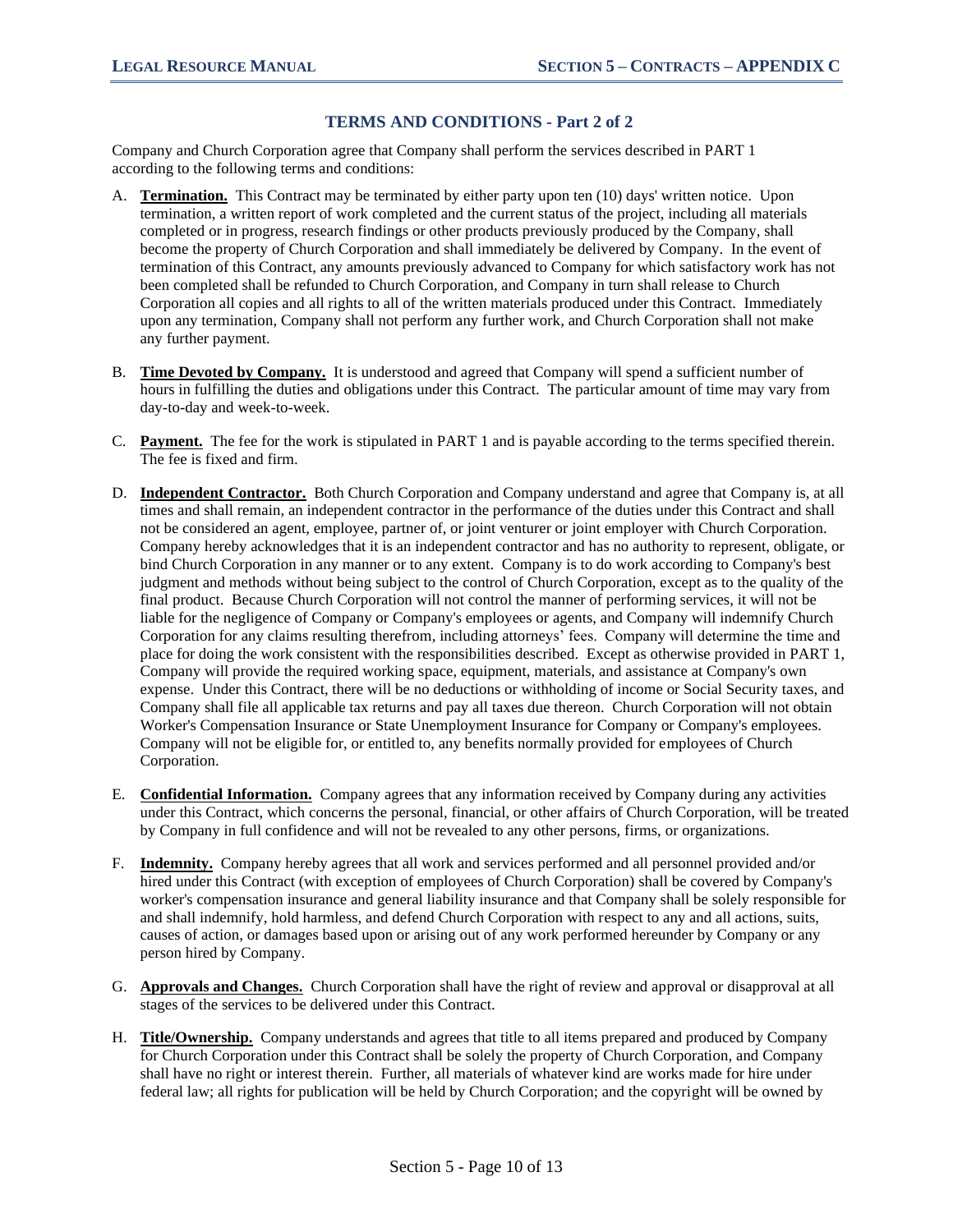Church Corporation. Without limiting the generality of the foregoing, Church Corporation shall own all rights in and to all items prepared and any programs, products, and files that result or are derived therefrom.

- I. **Entire Agreement.** This Contract represents the entire understanding and agreement between the parties with respect to the subject matter hereof and supersedes all previous negotiations, representations, and writings between the parties relating hereto. No modification, alteration, waiver, or change in any of the terms of this Contract shall be valid or binding upon the parties hereto unless expressed in writing signed by both parties. This Contract shall be deemed to be fully understood, satisfactory, and in effect when signed by all parties indicated below but shall not be binding on Church Corporation until approved by its appropriate officials.
- J. **Governing Law and Venue.** It is understood and agreed by the parties that this Contract shall be construed in accordance with the laws of \_\_\_\_\_\_\_\_\_\_\_\_\_\_\_\_\_\_ (insert state of incorporation of Church Corporation) and that any litigation in connection with this Agreement shall be determined by a court proceeding in \_\_\_\_\_\_\_\_\_\_\_\_\_\_\_\_\_, \_\_\_\_\_\_\_\_\_\_\_\_\_\_\_\_\_\_\_\_ (insert city and state of Church Corporation).
- K. **Expenses.** If applicable, a copy of Church Corporation's travel and reimbursement policies and guidelines shall be provided upon request and such policies and guidelines are hereby fully incorporated. Church Corporation shall not reimburse Company for charges for movie rentals or alcoholic beverages.

### **THESE TERMS HAVE BEEN READ AND ARE AGREED TO BY:**

Company Date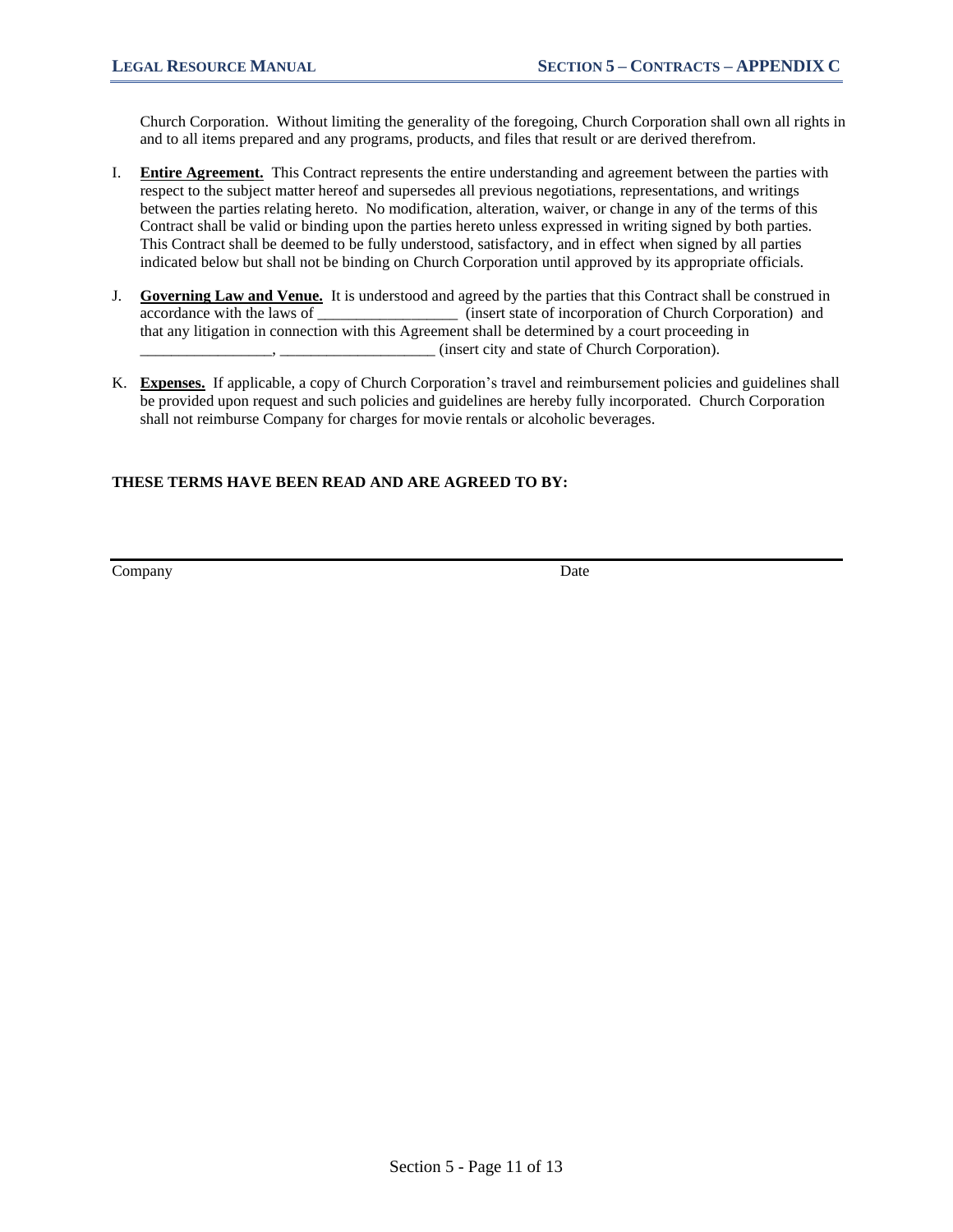# *Sample of Contract Addendum for an Independent Contractor*

#### **ADDENDUM**

THIS FIRST ADDENDUM is entered into this (*insert Day*) day of (*insert Month*), 20\_\_ in accordance with that certain Independent Contractor Contract (hereinafter "Contract") dated (*insert Date*), 20\_\_ by and between (*insert name of Church Corporation*) of (*insert address*) (hereinafter "Church Corporation") and (*insert individual's name*) of (*insert individual's address*) (hereinafter referred to as "Contractor").

- 1. Both Church Corporation and Contractor agree that paragraph number (*insert number (or letter) of Contract's paragraph that is to be amended*) of the Contract is hereby amended, whereby (*insert the change to be made*)
	- Examples of Changes:
		- o *Contractor will provide the following additional services to the Church Corporation:*
		- o *Contractor shall complete the work by (insert new date).*
		- o *Church Corporation shall pay Contractor up to an additional (insert amount of additional payment) for the additional services. The total fee paid under the Contract shall not exceed (insert the new total amount to be paid under this contract).*
- 2. Etc. Both Church Corporation and Contractor agree that paragraph number (*insert number and/or title of Contract's paragraph that is to be amended*) of the Contract is hereby amended, whereby (*insert the change to be made*)
- 3. Etc.

All other provisions of the Contract shall remain in full force and effect.

IN WITNESS WHEREOF, the parties hereto have caused this First Addendum to be duly executed the date above-stated.

("Contractor") ("Church Corporation ")

\_\_\_\_\_\_\_\_\_\_\_\_\_\_\_\_\_\_\_\_\_\_\_\_\_\_\_

Insert Name of Contractor Insert Name of Church Corporation

Date Date Date